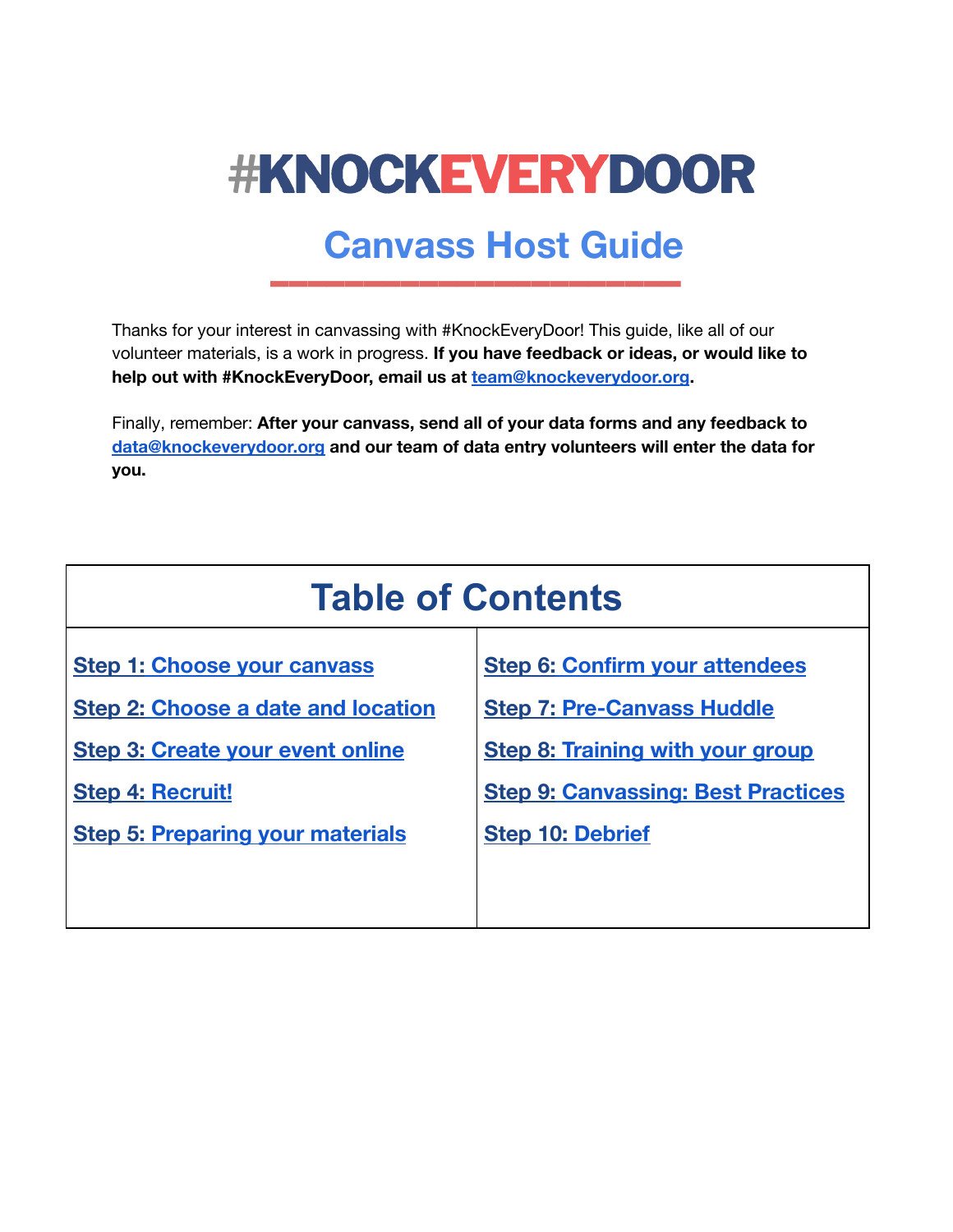# <span id="page-1-0"></span>**Step 1: Choose your canvass**

Choosing your canvass is going to depend on what your group hopes to accomplish. We have have created four types of canvassing options to best meet you and your volunteers' needs:

**● [Candidate](https://docs.google.com/document/d/1ejXneCxzXNqc5Ts0L-P5s-2ufvXuZXDMTaUK0VBWrcA/edit) Canvass:** We designed our candidate canvass script for volunteers who want to campaign for progressive candidates. This script can be used for candidates at any level, from local school board to federal office.



● **Issue [Canvass](https://docs.google.com/document/d/18s5ict5LFe-teD8l4noFoNJ346ip7n72D_UMJT_vw9s/edit):** We designed our issue-based script to stump for progressive causes and issues that are most important to you. Choose this option if there is a local issue campaign you want to fight for.

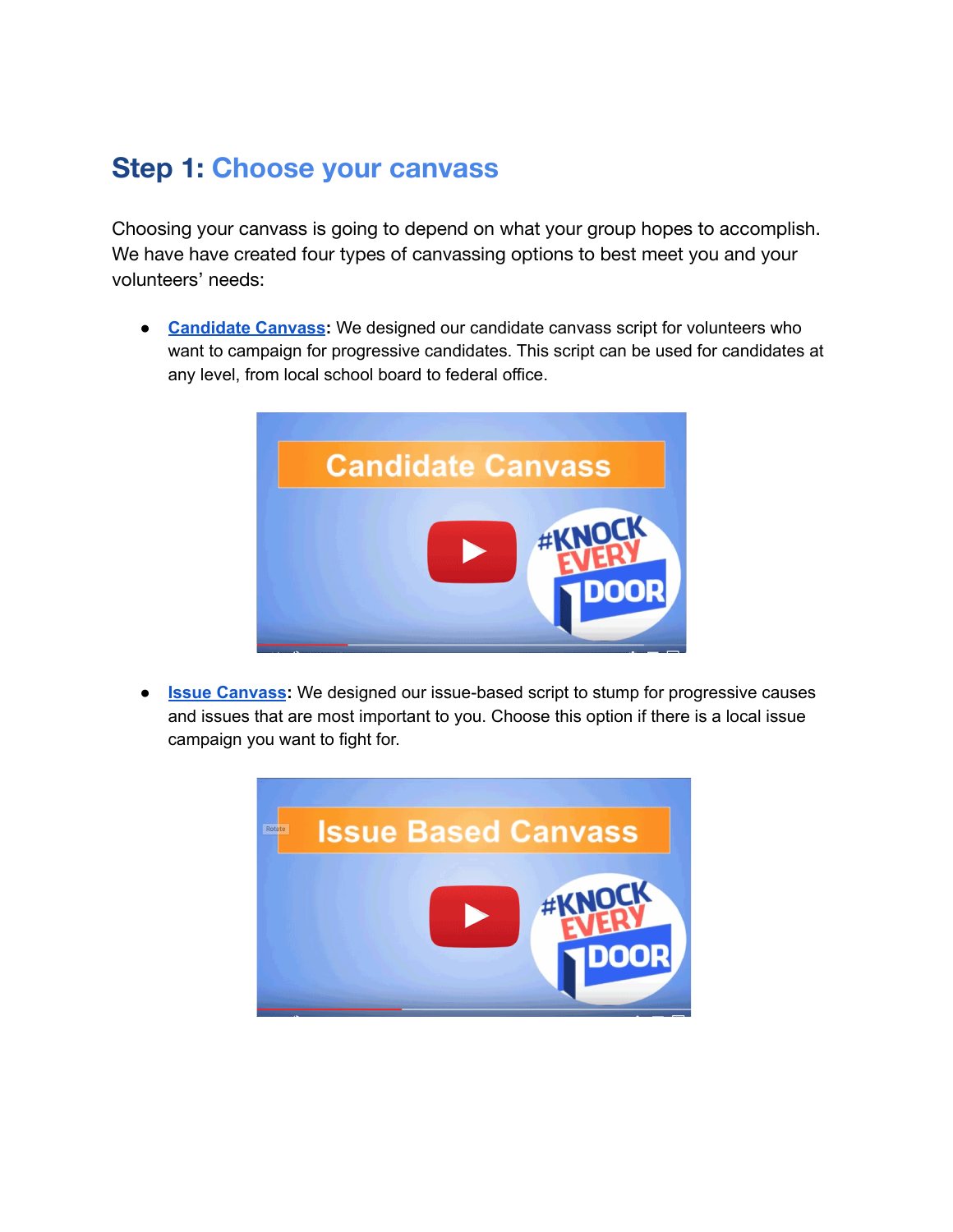**● [Healthcare](https://docs.google.com/document/d/14OkjA97Ir0Ik-ZeJc7fXEZeGoudU4cq9iM8L-lypoC0/edit) Canvass:** This script was designed for people living in or near a district where a republican voted to repeal the Affordable Care Act. We want to ready those residents to vote, repeal and replace their representatives.



- If you are using a candidate, healthcare or issue-based script, be sure and check out our quick [guide](https://docs.google.com/document/d/1dxAt4Cviph3LesVqDsjShjhSWDhV_Je6hwmSZ_VJPuQ/edit#) on how to customize your scripts before your canvass.
- **● [Listening](https://drive.google.com/file/d/0BwjS_iYloCnpY2ItazUydGZLU2c/view) Canvass:** The listening-based canvass was designed to help bridge the enormous and corroding gap between the left and the right. Choose this script if you would prefer to help out in this area.



After you select your type of canvass, select your date and location. **For an in depth explanation of each script, check out the** For more in depth training on the canvass itself, check out our **[Knock Every Door Video Library](https://docs.google.com/document/d/16CbbF1ukxbJiJZNHArS8XnZ-3yIsnHRXUxoK1yoBvAs/edit#)**.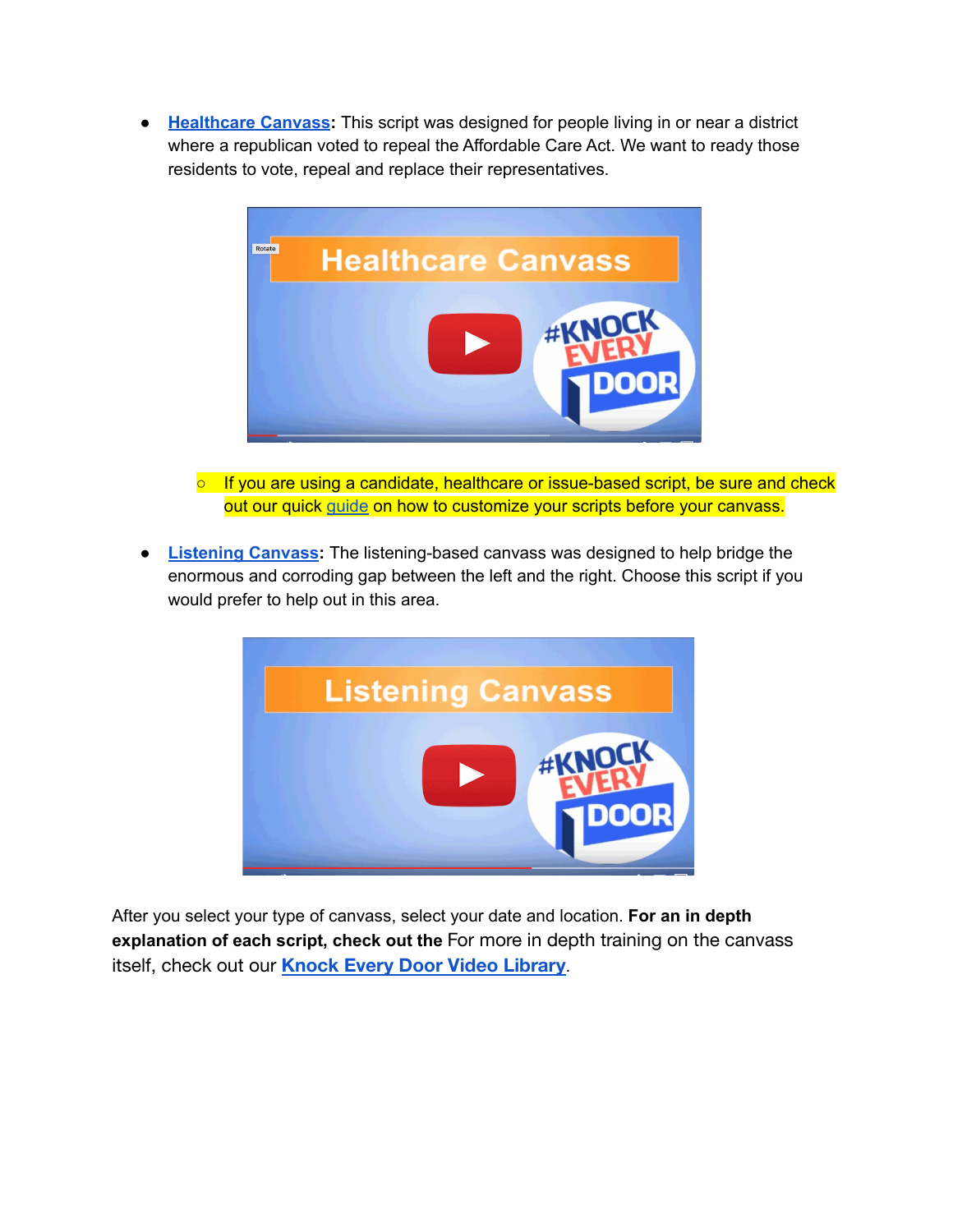# <span id="page-3-0"></span>**Step 2: Choose a date and location**

There are lots of factors to consider when deciding where to canvass. For a deeper dive into the subject **[click here](https://docs.google.com/document/d/1IyMC8s98e1GBIoOz9C6eTH_f8V4Bg4M8sGo7ddG0Qag/edit?ts=587294ca)** – or just keep it simple and pick somewhere near where you live.

There are two ways to canvass: You can knock on people's doors or you can find a place with lots of foot traffic.

Once you decide where you're canvassing, choose a nearby location for your canvassers to meet up. That's the location you'll want to use when you create your event and in any other promotional materials you create.

If you're canvassing a suburban neighborhood, your rally point could simply be a grocery store parking lot. If you're canvassing a college campus, the quad could work.

Once you have a location, pick a time. Again, this depends on where you're canvassing. 5 pm on weekdays or early afternoon on a weekend is ideal for a community where lots of people are working during the day. Noon on a weekday is perfect for college campuses.

Remember, if you're doing a candidate or issue-based canvass, be sure and target the voters in the correct corresponding district or precinct.

### <span id="page-3-1"></span>**Step 3: Create your event online**

To create your event online and get it on the map, click this **[link](https://actionnetwork.org/forms/sign-up-to-host-a-knockeverydoor-canvass)**. From here, you'll be able to not only create your event but also manage the event details going forward.

For help on creating or managing your event, check out this **[guide](https://docs.google.com/document/d/1o18zZewK3aZJ_Uc6SwfJr8qDFQWz3xDtmM1_pLskJX0/edit?usp=sharing)**. Once you create your event, it will go on our **[map](https://actionnetwork.org/event_campaigns/knockeverydoor)** and you'll also have access to local numbers of the Knock Every Door volunteers in your area.

While it's not required, creating and promoting your canvassing event on Facebook and other social media platforms will be instrumental in raising awareness and attracting volunteers in your personal network. It will also allow you to track attendees and sign ups to help you grow your personal list of supporters to recruit for future canvasses. **[Click here](https://docs.google.com/document/d/12hQHR7lU4_PJyvk5nISsytKiK7xdZcU_8H8cyVNehQQ/edit?usp=sharing)** for more information on how to get your event up on Facebook.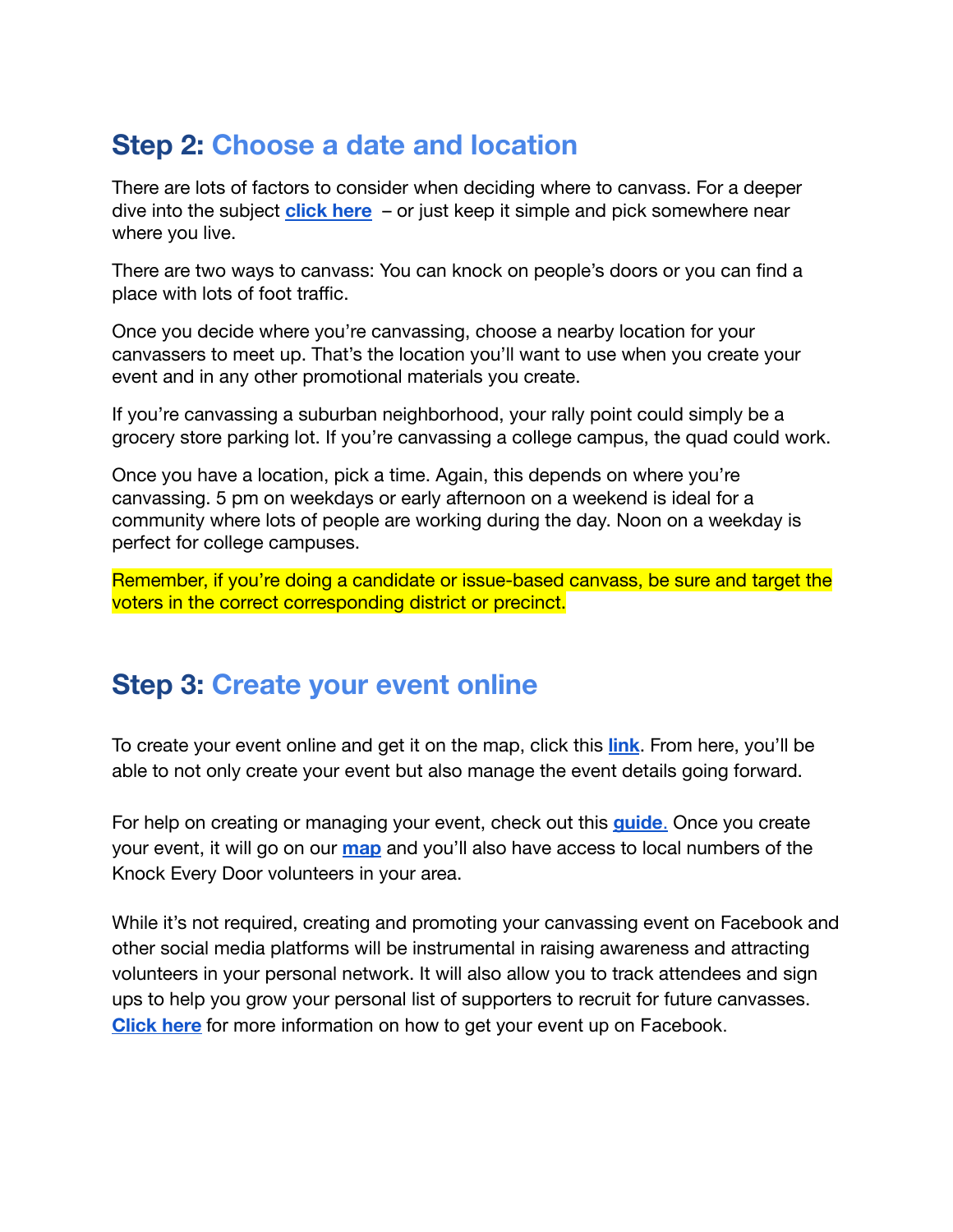# <span id="page-4-0"></span>**Step 4: Recruit!**

Recruiting people to attend your event is easy. You only need a handful of people for a fantastic day of canvassing, but more is always better.

Effective recruitment is all about personalized contact. Imagine for a moment that an acquaintance includes you on a mass email inviting you to attend a party at their house. You know they aren't expecting you to reply to the email, so you make a note of the party in your calendar and move on with your day.

Now imagine that the same person calls you and tells you they're throwing a party and that they'd really love it if you came. You say yes. 24 hours before the party, your acquaintance texts you to confirm that you're coming, and says a mutual friend who is also attending is really excited to see you there.

Which party are you more likely to actually show up to?

We've ranked recruitment methods in terms of their effectiveness – in general, the more personal or face-to-face a method is, the more effective it will be. .

| <b>Type of Contact</b>      | How effective it is   | <b>Necessity</b>  |
|-----------------------------|-----------------------|-------------------|
| Calling                     | <b>Very Effective</b> | Important         |
| Texting                     | Effective             | Important         |
| Facebook: Messenger         | Good                  | Basic but helpful |
| Facebook: Individual Invite | Fair                  | Basic but helpful |
| Facebook: Groups &<br>Pages | Fair                  | Basic but helpful |

If you have politically active friends who want to get involved, this is a great place to start! Follow this up with individual texts. If you don't have politically active friends to call & text, Facebook groups and invites are a great way to build new relationships. You can also just take a clipboard to a local event like a march or rally and invite people that way.

After you create your event, we will provide you with any phone numbers we might have for volunteers in your area that you can use to recruit for your event!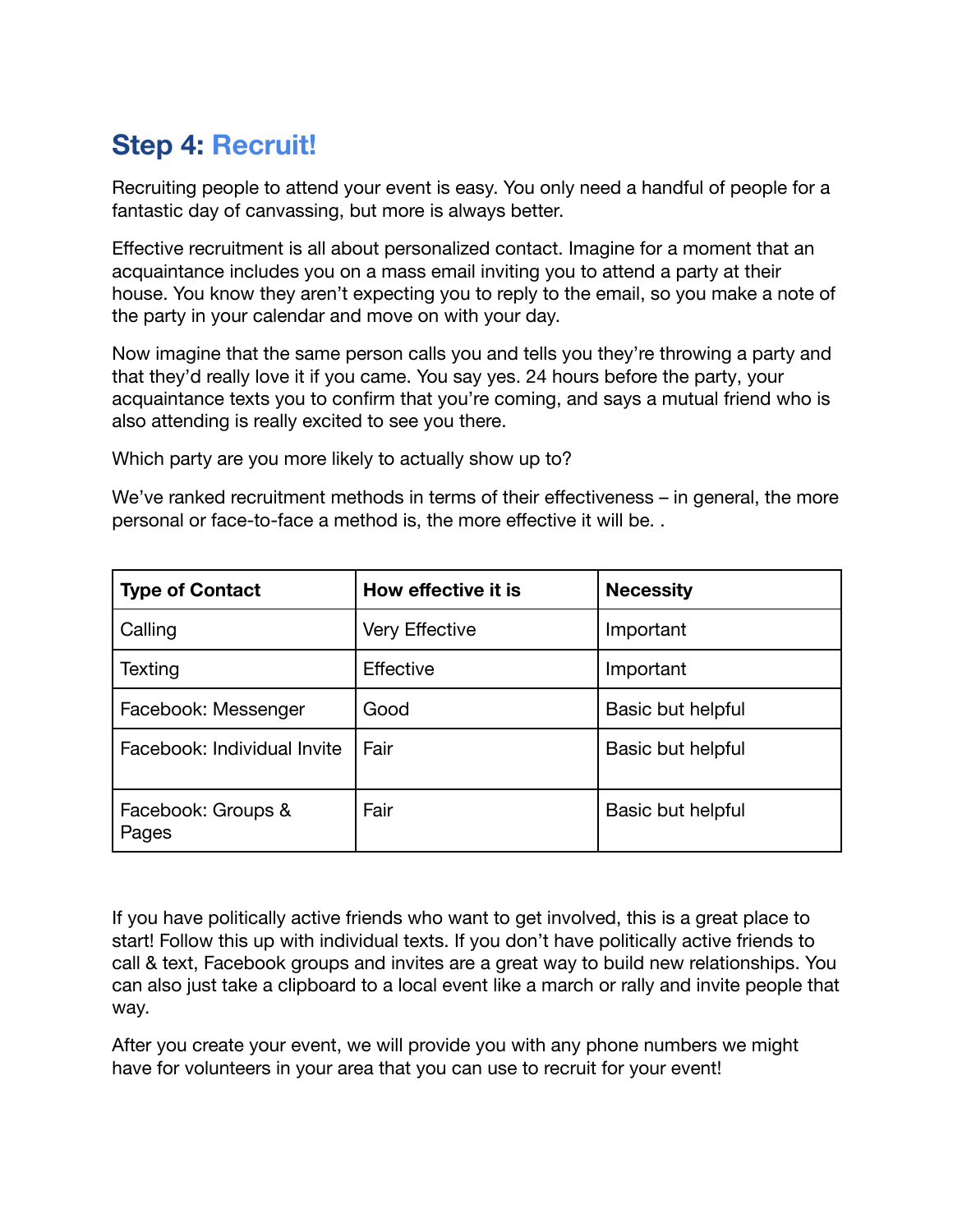Also, remember that Trump being elected president has gotten a lot of people thinking about getting involved in politics for the first time. Don't make assumptions about who is and isn't interested. Call everyone you know and ask them to canvass with you. Chances are, you'll learn that a lot more people than you thought are interested.

### <span id="page-5-0"></span>**Step 5: Preparing your materials**

A key component to our success will be gathering accurate data on the doors we knock on and the responses to the questions we ask the voters while canvassing. As a host, you should be prepared to provide your volunteers with all of the materials they will need at the door. We've prepared a materials checklist for you to keep track of all the things you will need when hosting, with links to these documents that you can print out. **Remember: If you choose a candidate, healthcare or issue-based script, be sure and customize your script before the canvass ([guide](https://docs.google.com/document/d/1dxAt4Cviph3LesVqDsjShjhSWDhV_Je6hwmSZ_VJPuQ/edit#)).**

# **Listening Canvass:**

### ❏ [Listening](https://drive.google.com/file/d/0BwjS_iYloCnpY2ItazUydGZLU2c/view?usp=sharing) Script (8x per canvasser [2 pages per conversation])

- Familiarize yourself with the script and practice with fellow volunteers before heading out to canvass your neighborhoods
- Fill out each form as thoroughly as possible (2 pages per single conversation)
- Take photos of all forms and send them to [data@knockeverydoor.org](mailto:data@knockeverydoor.org)

### ❏ [Canvass/Door](https://docs.google.com/document/d/1-ZkVQ9KqwEipQABfevKJxnlZGwX6u6FYtR_StkznoV8/edit?usp=sharing) Knocking Tracker (3x per canvasser)

- Take photos of all forms and send them to [data@knockeverydoor.org](mailto:data@knockeverydoor.org)
- Each sheet should have a corresponding Data Collection Form
- You can also opt to enter these directly into our [tracker](https://docs.google.com/a/bernalalto.com/forms/d/e/1FAIpQLScN7F-uo36avsqI5kb6R2yYbXWBNEvdx4qSB2Wl8_SeBpNoJg/viewform) form
- ❏ Sign-in Form for [attendees](https://docs.google.com/document/d/1J7tDXYDXKqHMxgkUSZFnYNVJBQxRnKFOt2O5n0UA0wI/edit) (1x per 10 canvassers you expect)
	- Remember to sign in every volunteer that joins your event!
	- Please submit these to [data@knockeverydoor](mailto:data@knockeverydoor.org) as well.
	- You can also opt to enter these directly into our [sign-in](https://docs.google.com/forms/d/e/1FAIpQLSfAwj56Bn58w7lEJq9eHhVhKW0KS3bBFKX9N1dtb7rHgBYP5w/viewform) form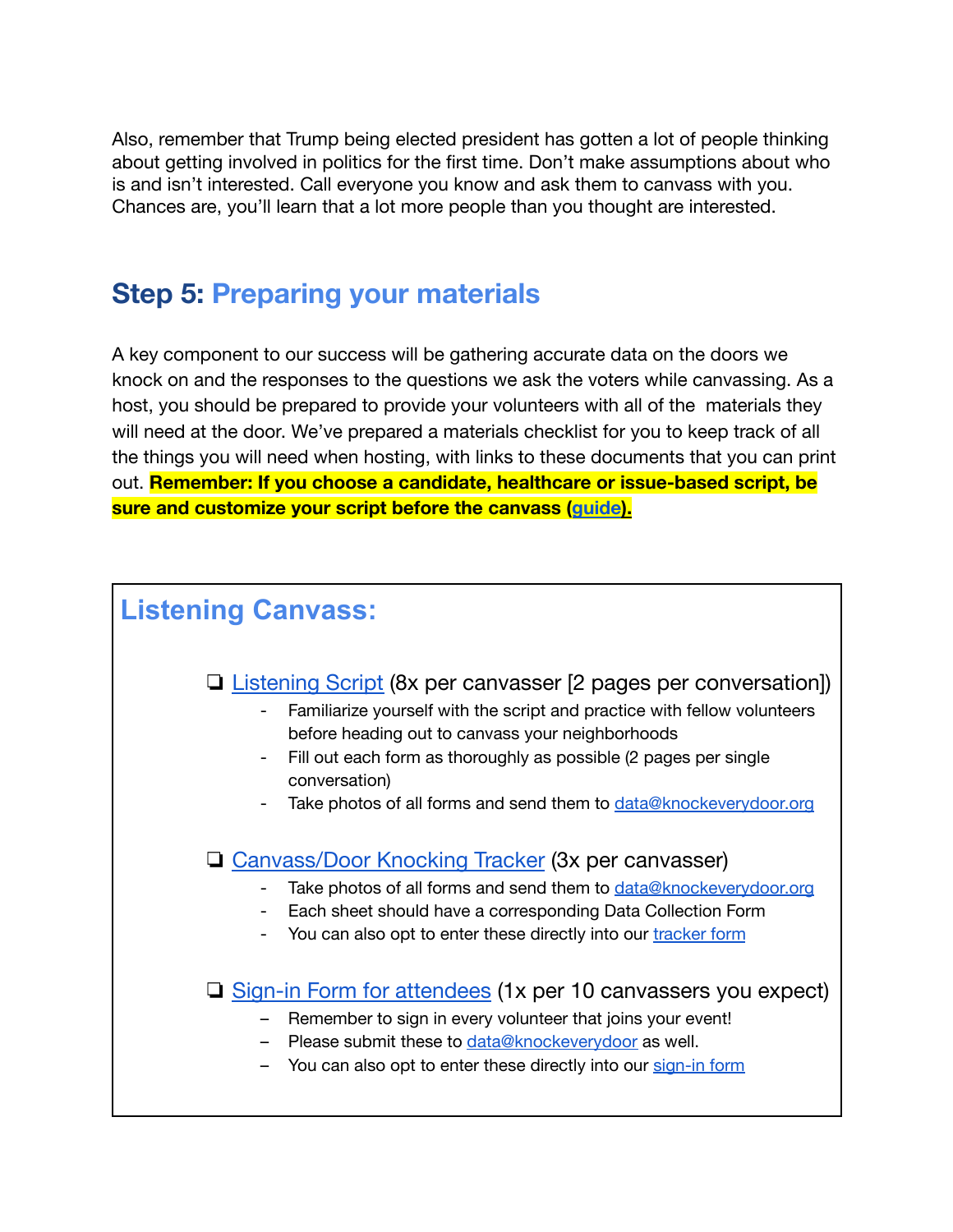| <b>Q</b> Anecdote Tracker (x1 per canvasser)<br>Use this to record any particularly compelling stories/quotes from<br>people you talk to at the doors (not for every person you talk to-- just<br>the anecdotes that stick out to you!)<br>You can record these after the conversation for ease of collection<br>Please submit these with the other forms of data to<br>data@knockeverydoor.org |
|-------------------------------------------------------------------------------------------------------------------------------------------------------------------------------------------------------------------------------------------------------------------------------------------------------------------------------------------------------------------------------------------------|
| <b>Tips for Successful Door Knocking (1x per canvasser, plus a</b><br>few extras)                                                                                                                                                                                                                                                                                                               |
| $\Box$ Clip Boards (1x per canvasser, plus a few extras)<br>You can also use alligator clips and cut-up foam board as a cheaper<br>alternative to clipboards                                                                                                                                                                                                                                    |
| $\Box$ Pens (lots)<br>Canvassers should always have at least 2 pens :-)                                                                                                                                                                                                                                                                                                                         |
| $\Box$ Markers and name tags<br>Name tags have been proven to make the canvasser more personable                                                                                                                                                                                                                                                                                                |
|                                                                                                                                                                                                                                                                                                                                                                                                 |
| <b>Candidate Canvass:</b>                                                                                                                                                                                                                                                                                                                                                                       |
| <b>Q Candidate Script</b> (1x per canvasser)<br>Familiarize yourself with the script and practice with fellow volunteers                                                                                                                                                                                                                                                                        |

- before heading out to canvass your neighborhoods
- Be sure to customize your script before your canvass: [Guide](https://docs.google.com/document/d/1dxAt4Cviph3LesVqDsjShjhSWDhV_Je6hwmSZ_VJPuQ/edit#)

### ❏ **[Candidate](https://docs.google.com/document/d/1o1rpxxu2IAynMErWKRqdGWO_SX8Ngt4LiTamV_-baUI/edit) Response Form**(3x per canvasser)

- Fill out each form as thoroughly as possible
- When finished, take photos of all forms and send them to [data@knockeverydoor.org](mailto:data@knockeverydoor.org)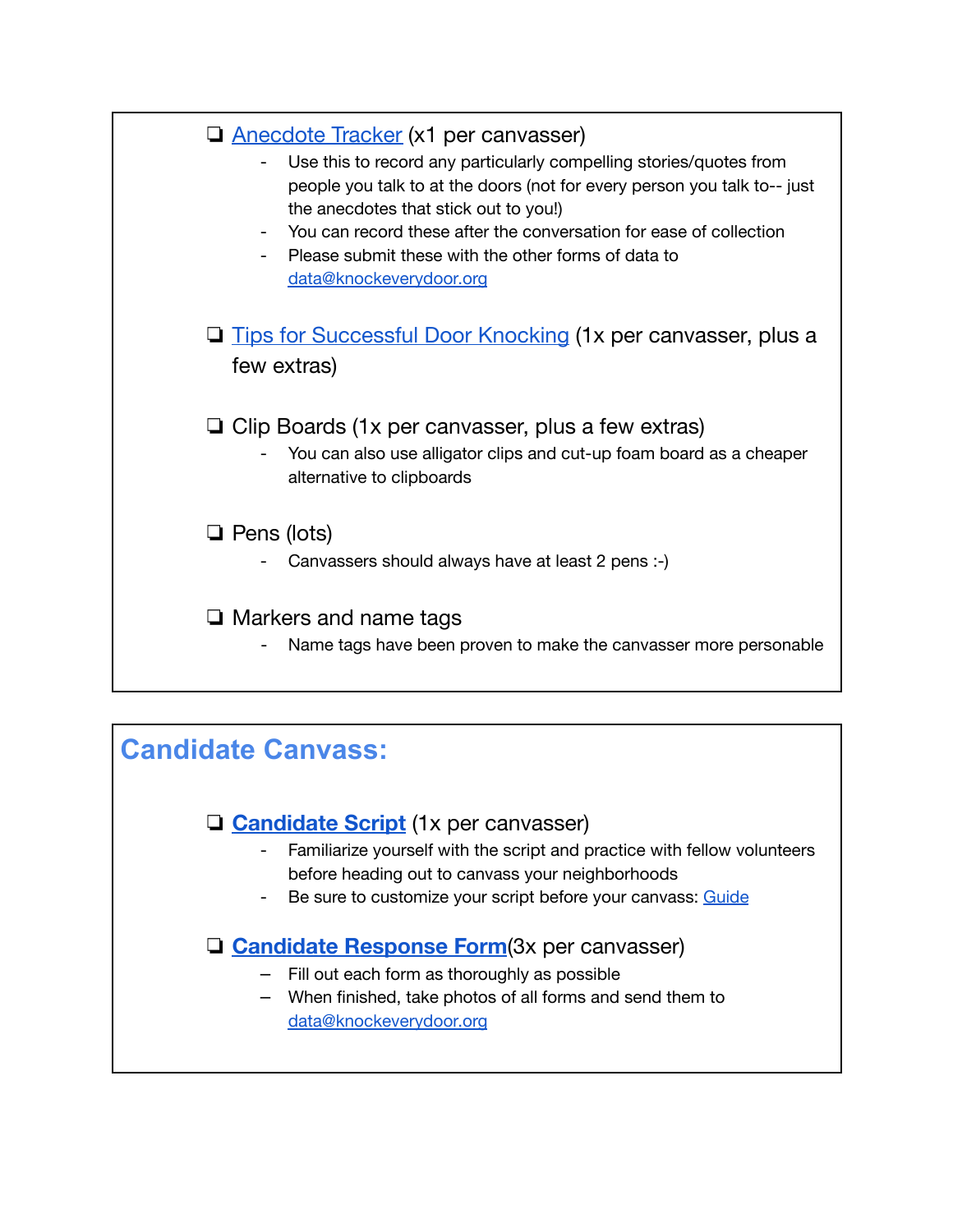| <b>Q</b> Door Knocking Tracker (2x per canvasser per hour<br>canvassing. Example: for 4 hours, 8 sheets per canvasser)<br>Take photos of all forms and send them to data@knockeverydoor.org<br>Each sheet should have a corresponding Data Collection Form<br>You can also opt to enter these directly into our tracker form                                                |
|-----------------------------------------------------------------------------------------------------------------------------------------------------------------------------------------------------------------------------------------------------------------------------------------------------------------------------------------------------------------------------|
| □ Sign-in Form for attendees (1x per 10 canvassers you                                                                                                                                                                                                                                                                                                                      |
| expect)                                                                                                                                                                                                                                                                                                                                                                     |
| Remember to sign in every volunteer that joins your event!<br>Please submit these to data@knockeverydoor as well.<br>- You can also opt to enter these directly into our sign-in form                                                                                                                                                                                       |
| □ Anecdote Tracker (x1 per canvasser)                                                                                                                                                                                                                                                                                                                                       |
| Use this to record any particularly compelling stories/quotes from<br>people you talk to at the doors (not for every person you talk to-- just<br>the anecdotes that stick out to you!)<br>You can record these after the conversation for ease of collection<br>$\overline{\phantom{a}}$<br>Please submit these with the other forms of data to<br>data@knockeverydoor.org |
| <b>Q</b> Tips for Successful Door Knocking (1x per canvasser, plus<br>a few extras)                                                                                                                                                                                                                                                                                         |
| $\Box$ Clip Boards (1x per canvasser, plus a few extras)<br>You can also use alligator clips and cut-up foam board as a cheaper<br>alternative to clipboards                                                                                                                                                                                                                |
| $\Box$ Pens (lots)<br>Canvassers should always have at least 2 pens :-)                                                                                                                                                                                                                                                                                                     |
| $\Box$ Markers and name tags<br>Name tags have been proven to make the canvasser more personable                                                                                                                                                                                                                                                                            |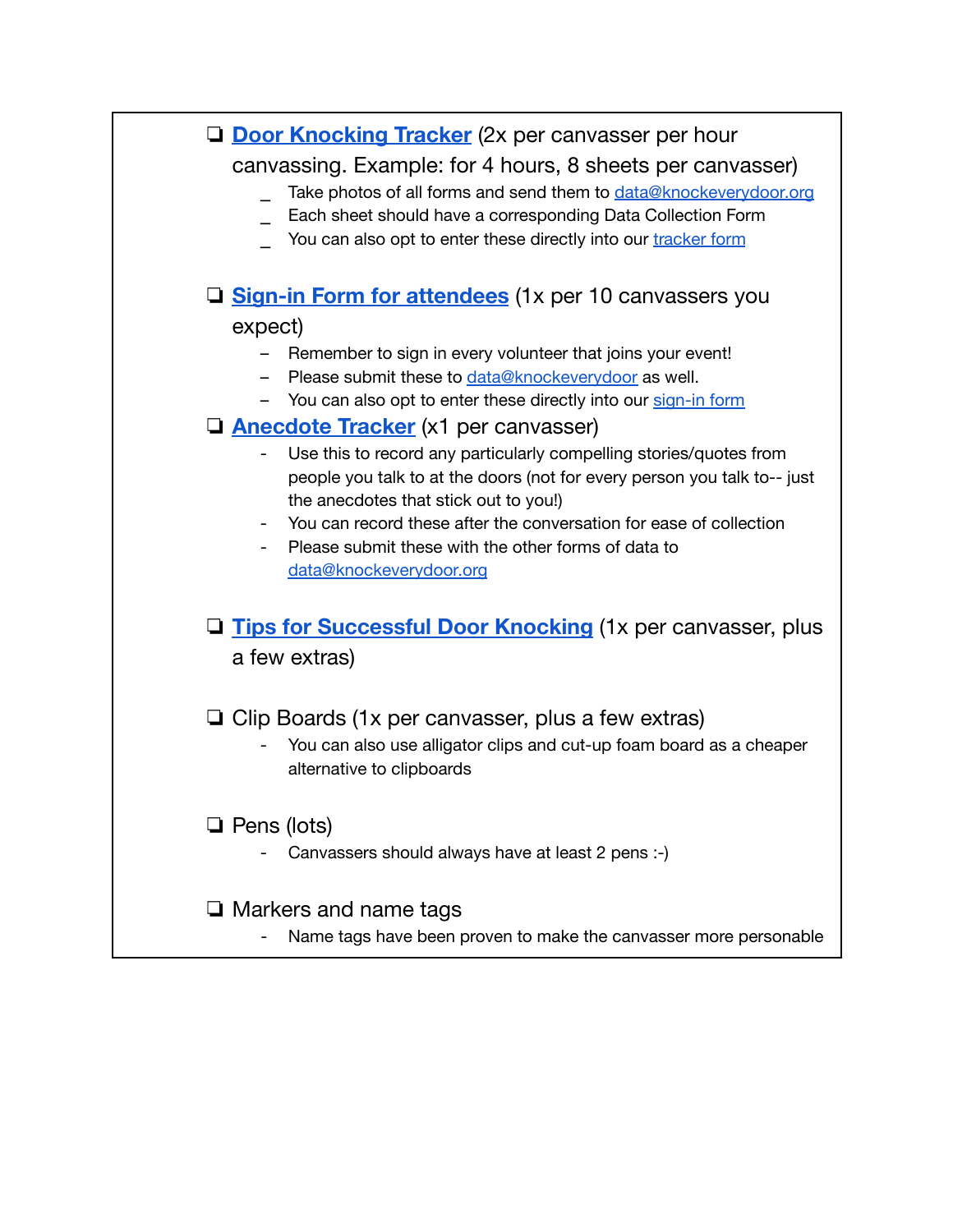### **Issue Canvass:**

### ❏ **Issue [Script](https://docs.google.com/document/d/18s5ict5LFe-teD8l4noFoNJ346ip7n72D_UMJT_vw9s/edit)** (1x per canvasser)

- Familiarize yourself with the script and practice with fellow volunteers before heading out to canvass your neighborhoods
- Be sure to customize your script before your canvass: [Guide](https://docs.google.com/document/d/1dxAt4Cviph3LesVqDsjShjhSWDhV_Je6hwmSZ_VJPuQ/edit#)

### ❏ **Issue [Response](https://docs.google.com/document/d/1dTDrlU2v7KJGkN5lBeyIDDkOSHg_xwRDzdZoB7eyyHQ/edit) Form** (3x per canvasser)

- ⎼ Fill out each form as thoroughly as possible
- ⎼ When finished, take photos of all forms and send them to [data@knockeverydoor.org](mailto:data@knockeverydoor.org)

❏ **Door [Knocking](https://docs.google.com/document/d/1-ZkVQ9KqwEipQABfevKJxnlZGwX6u6FYtR_StkznoV8/edit?usp=sharing) Tracker** (2x per canvasser per hour canvassing. Example: for 4 hours, 8 sheets per canvasser)

- Take photos of all forms and send them to [data@knockeverydoor.org](mailto:data@knockeverydoor.org)
- Each sheet should have a corresponding Data Collection Form
- You can also opt to enter these directly into our [tracker](https://docs.google.com/a/bernalalto.com/forms/d/e/1FAIpQLScN7F-uo36avsqI5kb6R2yYbXWBNEvdx4qSB2Wl8_SeBpNoJg/viewform) form

# ❏ **Sign-in Form for [attendees](https://docs.google.com/document/d/1J7tDXYDXKqHMxgkUSZFnYNVJBQxRnKFOt2O5n0UA0wI/edit)** (1x per 10 canvassers you

#### expect)

- Remember to sign in every volunteer that joins your event!
- Please submit these to data@knockeverydoor as well.
- You can also opt to enter these directly into our [sign-in](https://docs.google.com/forms/d/e/1FAIpQLSfAwj56Bn58w7lEJq9eHhVhKW0KS3bBFKX9N1dtb7rHgBYP5w/viewform) form

### ❏ **[Anecdote](https://docs.google.com/document/d/11PWl3uvIyMkcbsPRqJJs9pdvrIpi2va0471ssfxqD30/edit?usp=sharing) Tracker** (x1 per canvasser)

- Use this to record any particularly compelling stories/quotes from people you talk to at the doors (not for every person you talk to-- just the anecdotes that stick out to you!)
- You can record these after the conversation for ease of collection
- Please submit these with the other forms of data to [data@knockeverydoor.org](mailto:data@knockeverydoor.org)
- ❏ **Tips for [Successful](https://docs.google.com/document/d/1EinI9ZrQdi8qXCYWkewnW46A55Wtr1ldu_Z9BDqLvfs/edit) Door Knocking** (1x per canvasser, plus a few extras)

❏ Clip Boards (1x per canvasser, plus a few extras)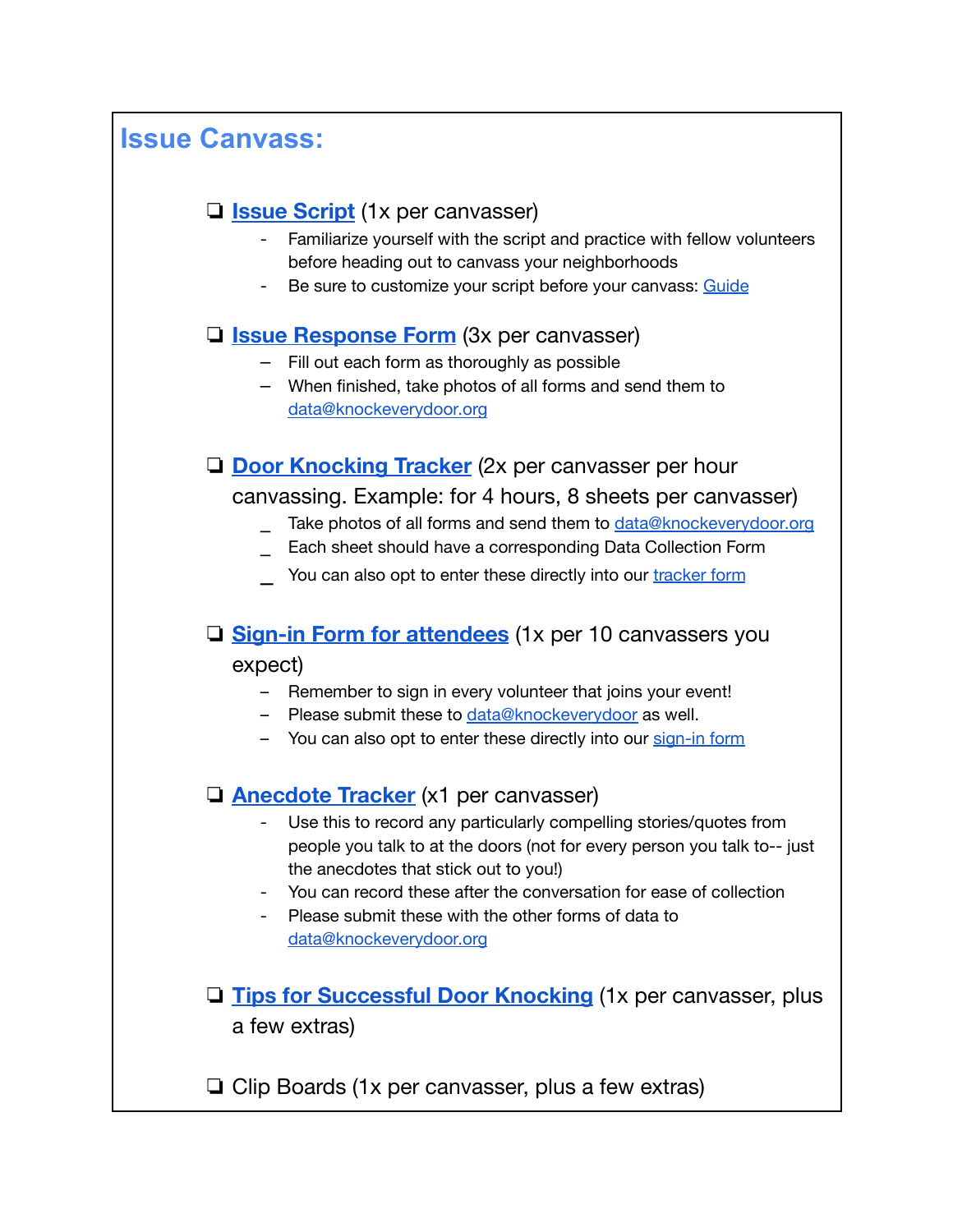You can also use alligator clips and cut-up foam board as a cheaper alternative to clipboards

### ❏ Pens (lots)

Canvassers should always have at least 2 pens :-)

### ❏ Markers and name tags

- Name tags have been proven to make the canvasser more personable

### **Healthcare Canvass:**

### ❏ **[Healthcare](https://docs.google.com/document/d/14OkjA97Ir0Ik-ZeJc7fXEZeGoudU4cq9iM8L-lypoC0/edit) Script** (1x per canvasser)

- Familiarize yourself with the script and practice with fellow volunteers before heading out to canvass your neighborhoods
- Be sure to customize your script before your canvass: [Guide](https://docs.google.com/document/d/1dxAt4Cviph3LesVqDsjShjhSWDhV_Je6hwmSZ_VJPuQ/edit#)

### ❏ **[Healthcare](https://docs.google.com/document/d/1n9clY5yaoK4CMoBXt6zvKR5y4tcNhzvQy-LFMVCO4a4/edit) Response Form** (3x per canvasser)

- ⎼ Fill out each form as thoroughly as possible
- ⎼ When finished, take photos of all forms and send them to [data@knockeverydoor.org](mailto:data@knockeverydoor.org)

❏ **Door [Knocking](https://docs.google.com/document/d/1-ZkVQ9KqwEipQABfevKJxnlZGwX6u6FYtR_StkznoV8/edit?usp=sharing) Tracker** (2x per canvasser per hour

### canvassing. Example: for 4 hours, 8 sheets per canvasser)

- Take photos of all forms and send them to **[data@knockeverydoor.org](mailto:data@knockeverydoor.org)**
- Each sheet should have a corresponding Data Collection Form
- You can also opt to enter these directly into our [tracker](https://docs.google.com/a/bernalalto.com/forms/d/e/1FAIpQLScN7F-uo36avsqI5kb6R2yYbXWBNEvdx4qSB2Wl8_SeBpNoJg/viewform) form

### ❏ **Sign-in Form for [attendees](https://docs.google.com/document/d/1J7tDXYDXKqHMxgkUSZFnYNVJBQxRnKFOt2O5n0UA0wI/edit)** (1x per 10 canvassers you

#### expect)

- Remember to sign in every volunteer that joins your event!
- Please submit these to data@knockeverydoor as well.
- You can also opt to enter these directly into our [sign-in](https://docs.google.com/forms/d/e/1FAIpQLSfAwj56Bn58w7lEJq9eHhVhKW0KS3bBFKX9N1dtb7rHgBYP5w/viewform) form

### ❏ **[Anecdote](https://docs.google.com/document/d/11PWl3uvIyMkcbsPRqJJs9pdvrIpi2va0471ssfxqD30/edit?usp=sharing) Tracker** (x1 per canvasser)

- Use this to record any particularly compelling stories/quotes from people you talk to at the doors (not for every person you talk to-- just the anecdotes that stick out to you!)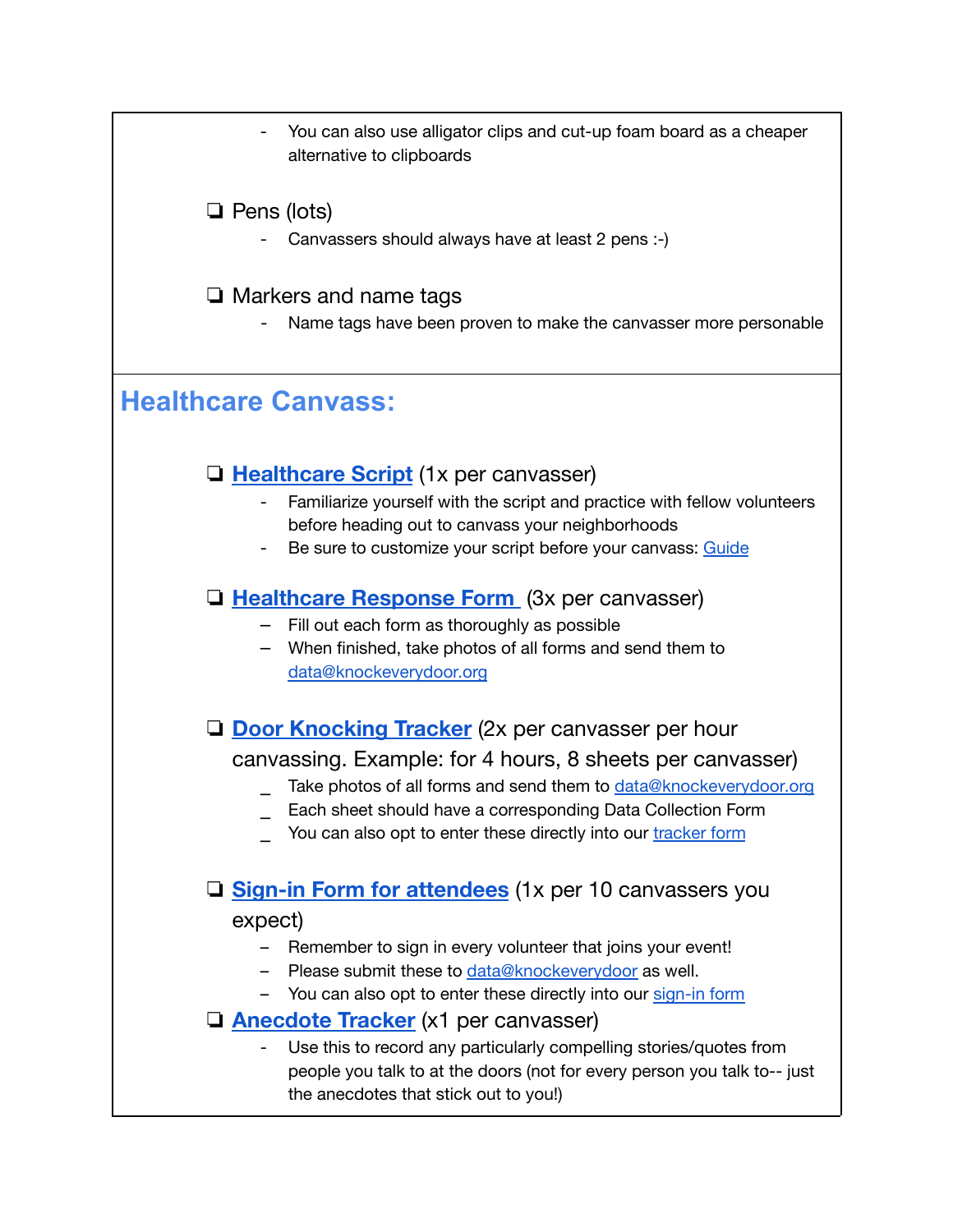

### <span id="page-10-0"></span>**Step 6: Confirm your attendees**

The best way to ensure attendance to your event is to remind your RSVPs as the event approaches. By contacting them as the event approaches, they are much more likely to attend. You can also be sure that all attendees have the correct details about the event, and are prepared to knock on doors. In order to confirm your guests, you can:

- **1. Call:** If you know them personally and have their contact information, speaking on the phone with your guests is the most effective way to ensure their attendance.
- **2. Text:** Texting your attendees is another great way to confirm your attendees.
- **3. Message them on Facebook:** If you don't have their phone number, messaging your guests directly on Facebook is another effective way confirm attendees to your event.

### <span id="page-10-1"></span>**Step 7: Pre-Canvass Huddle**

**1) Introduction**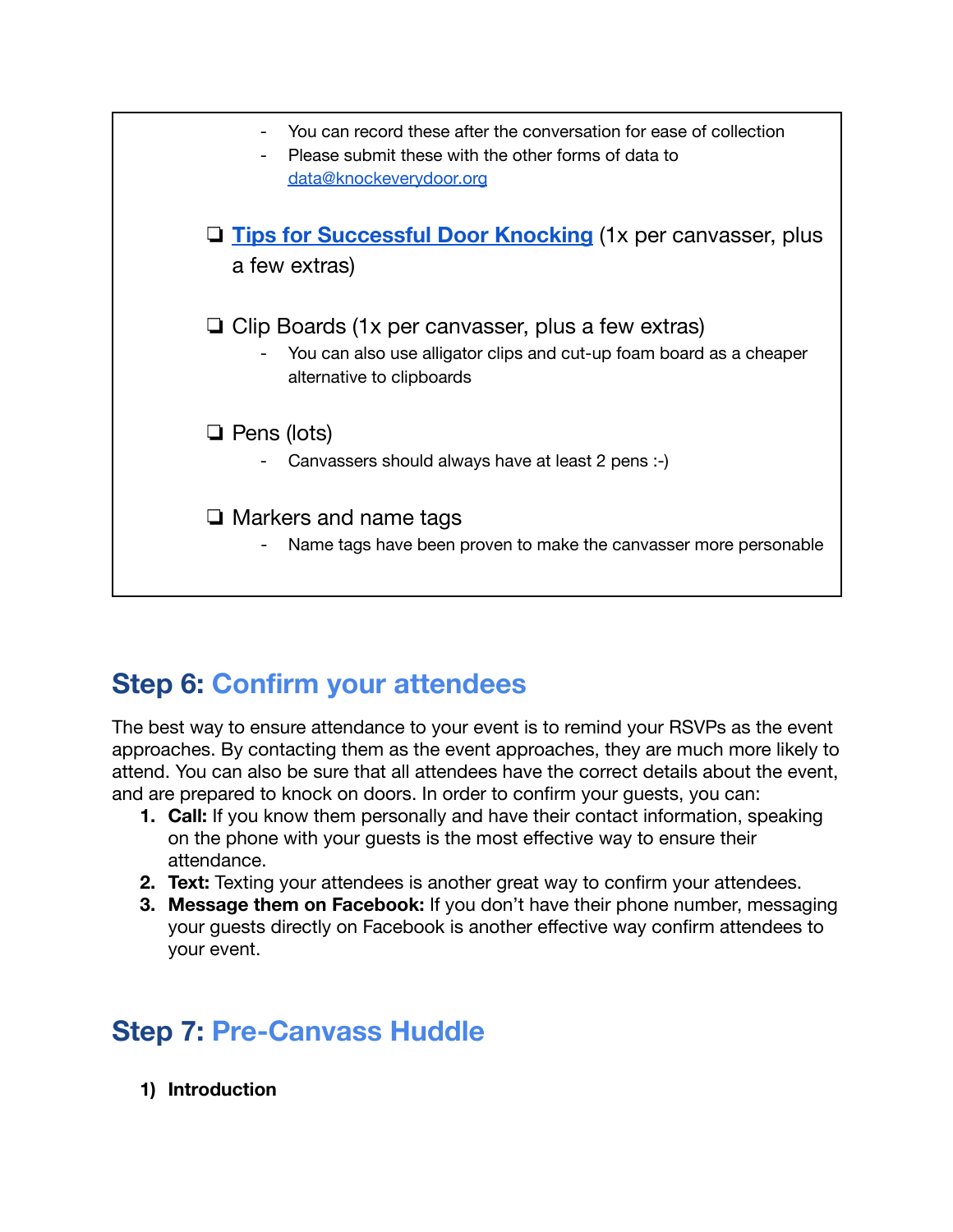**a)** Begin by introducing yourself to your group, and provide a personal story for why you are helping to knock every door and any past positive experiences knocking doors. Then have all of the attendees go around and introduce themselves.

#### **2) Political Context**

**a)** After that, provide some context for who #KnockEveryDoor is and information about the mission of the project. Below is an example of good political context:

*"In the 2016 elections, Democrats fell short when it came to organizing the kind of face to face conversations between volunteers and voters that can help identify and persuade the voters we needed to defeat Trump. Our goal is to start building a truly massive, grassroots, volunteer-led movement to listen to voters (and nonvoters, too) and start the long hard work of taking our democracy back.*

#### **3) Discuss Turf**

**a)** Next, you are going discuss the turf you are canvassing and why it's important. If you're canvassing for an election, talk about why this neighborhood is key to your strategy for winning. If you're leading a listening canvass, talk about why these voters are interesting or will be important to defeating Trump in 2020.

#### **4) Set Expectations and Goals**

- **a)** Once folks have a good sense of the type of doors they are knocking on, it is time to set some goals and expectations! Goals are extremely important motivators to help people take that extra step and knock those last few doors at the end of the street.
- **b)** We expect that most folks will knock 15-20 doors per hour, and have two substantial conversation during that time. So if you are planning to host a three-hour canvass, with ten volunteers (including yourself), set a goal of 450 doors knocked.

#### **5) Data Collection**

**a)** Walk through both of the data collection forms and explain the importance of collecting good data. Emphasize that everyone must return EVERY sheet of data they collect. Data collection is an integral part of our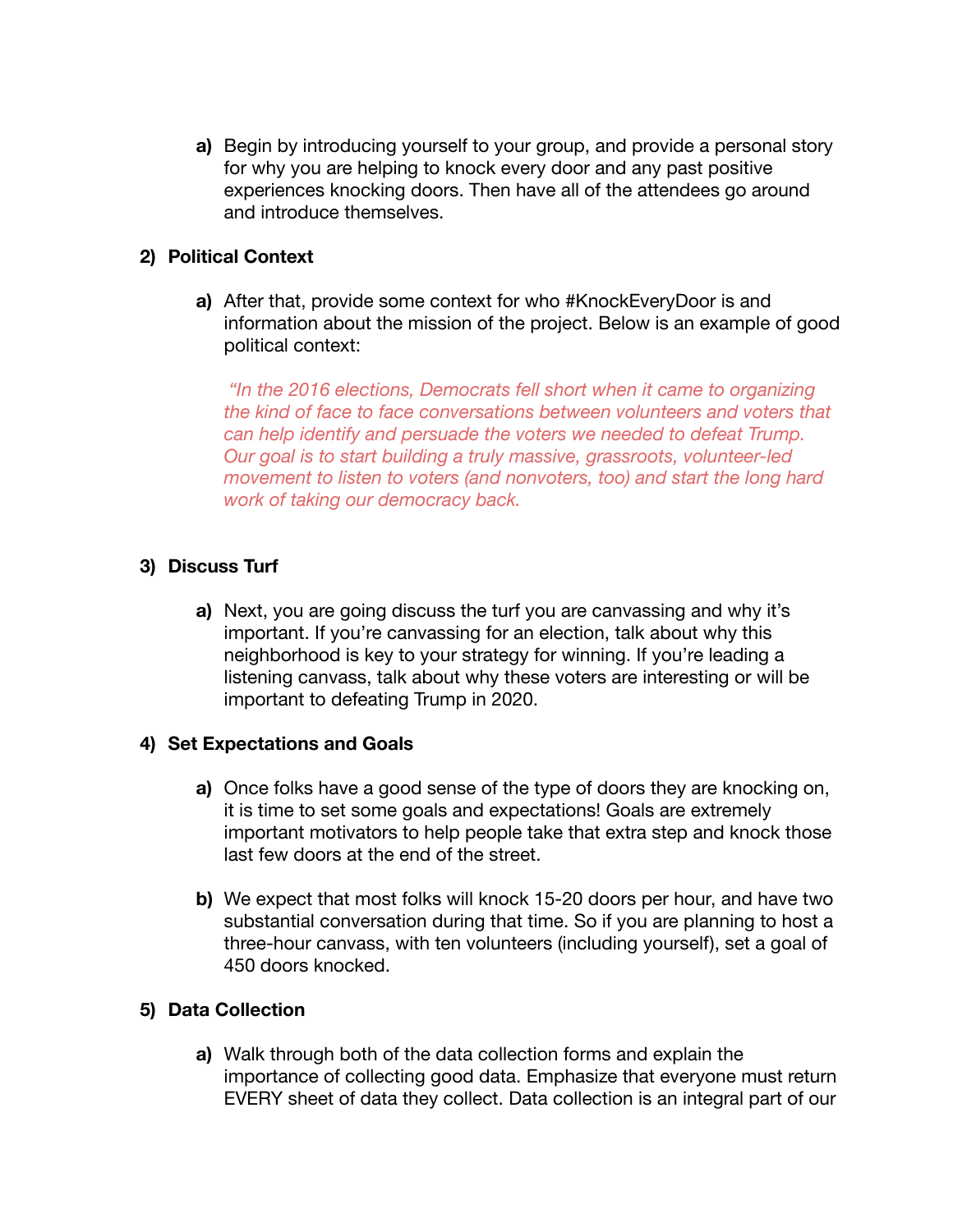program. If we are not able to have quality data about our interaction with folks at the door, we will have a difficult time mobilizing the right folks in 2018 and 2020.

#### **6) Set Time and Location for Debrief**

**a)** Finally, set a time and location for you to debrief and do data collection. The debrief is important for volunteers to be able to reflect and learn from their experiences at the doors collectively. The debrief also serves as a means of reinforcing solidarity in your group - particularly if folks may have had a couple bad experiences at the door.

Once you have discussed your experiences and taken notes about what went well and what didn't, collect everyone's data forms, and scan and email them to [data@knockeverydoor.org](mailto:data@knockeverydoor.org) where a volunteer team will enter them into our database.

We recommend downloading and using either the app [Scannable](https://evernote.com/products/scannable/) (iPhone) or [CamScanner](https://play.google.com/store/apps/details?id=com.intsig.camscanner&hl=en) (Android) to do this. Please be encouraged to take pictures of your group and send them in with your data. We love to see and share them!

### <span id="page-12-0"></span>**Step 8: Training with your group**

First, you are going to do a walkthrough of the script aloud - note the various sections and points where we are recording data. After answering any questions or helping to clarify things, it's time to role play.

You will want to have a partner to do this with - it can be a canvass co-host or a volunteer who you ask ahead of time to participate. Make sure they are prepared to play the role of either the canvasser or the voter.

A successful roleplay will include some awkward moments that the canvasser has to overcome so folks can see what type of potential hurdles to expect. This could be in the form of a Trump supporter saying an inflammatory thing that the canvasser should handle politely and courteously, while also not agreeing with voter. As you canvass more, you will be able to draw on past experiences to provide better anecdotes while training.

Before having your volunteers pair up and have them practice themselves, you should share with them the canvassing best practices and do a read through of each of them and what they mean. You can **[click here](https://docs.google.com/document/d/1EinI9ZrQdi8qXCYWkewnW46A55Wtr1ldu_Z9BDqLvfs/edit)** to access that doc. It is also included in the materials checklist. These tips are very helpful for any form of canvassing, but are particular to this project - so make sure to really emphasize them!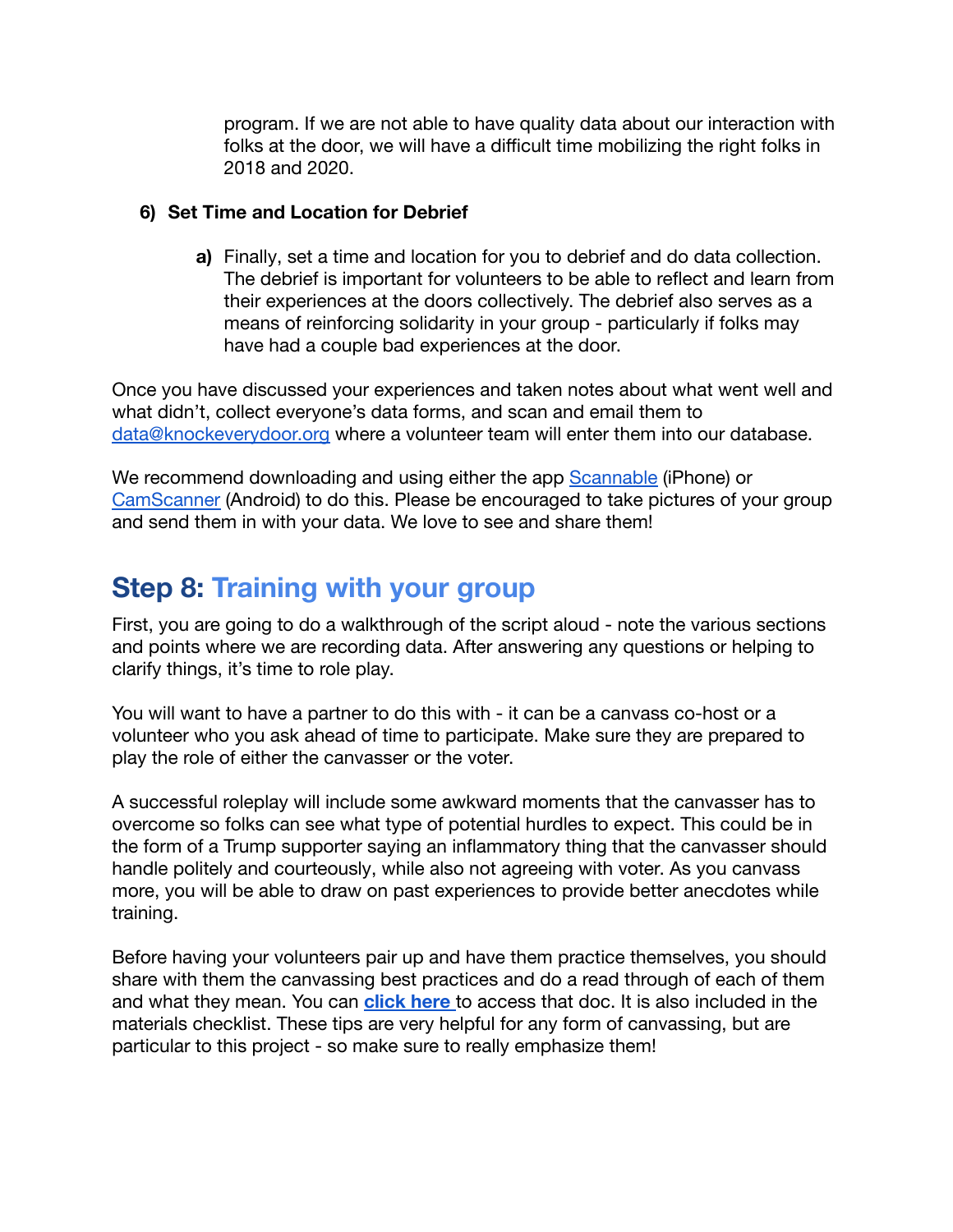After reviewing the best practices, it's time to have your volunteers practice themselves! Have them pair off and move to separate parts of the room or staging location.

#### **If you're doing the candidate, issue-based or healthcare script:**

Before they jump right into the script, have them spend 1-2 minutes thinking about their personal story about how they, and or their friends and family, will be affected current events / the current political situation. If anyone believes they do not have a good personal story, or are having trouble thinking of something, ask a couple people to share theirs (if they are comfortable) to help folks.

Once they have their stories, they can then begin practicing. Just like the role playing that you did earlier, have the volunteers practice the same format - with one person being a voter, and the other being the canvasser. Then have them switch roles. It is best (if you are not practicing with someone else) to meander around the room and listen to folks' conversations. Make sure to provide helpful tips or advice!

| <b>Intro:</b> Who you are, your story<br>of self, political context and<br>who KED is. You should start<br>this segment 10-15 minutes<br>after the start time of the event                   | <b>5 Minutes</b>  |
|----------------------------------------------------------------------------------------------------------------------------------------------------------------------------------------------|-------------------|
| <b>Discuss Turf and Set Goals &amp;</b><br><b>Expectations:</b> Talk about the<br>political nature of your turf and<br>set a goal for doors knocked.<br>Set time and location for<br>debrief | <b>10 Minutes</b> |
| <b>Script Walkthrough: Do a</b><br>readthrough of the script with<br>the group                                                                                                               | <b>10 Minutes</b> |
| <b>Role Play:</b> Show a sample<br>interaction someone might<br>have at the door                                                                                                             | <b>10 Minutes</b> |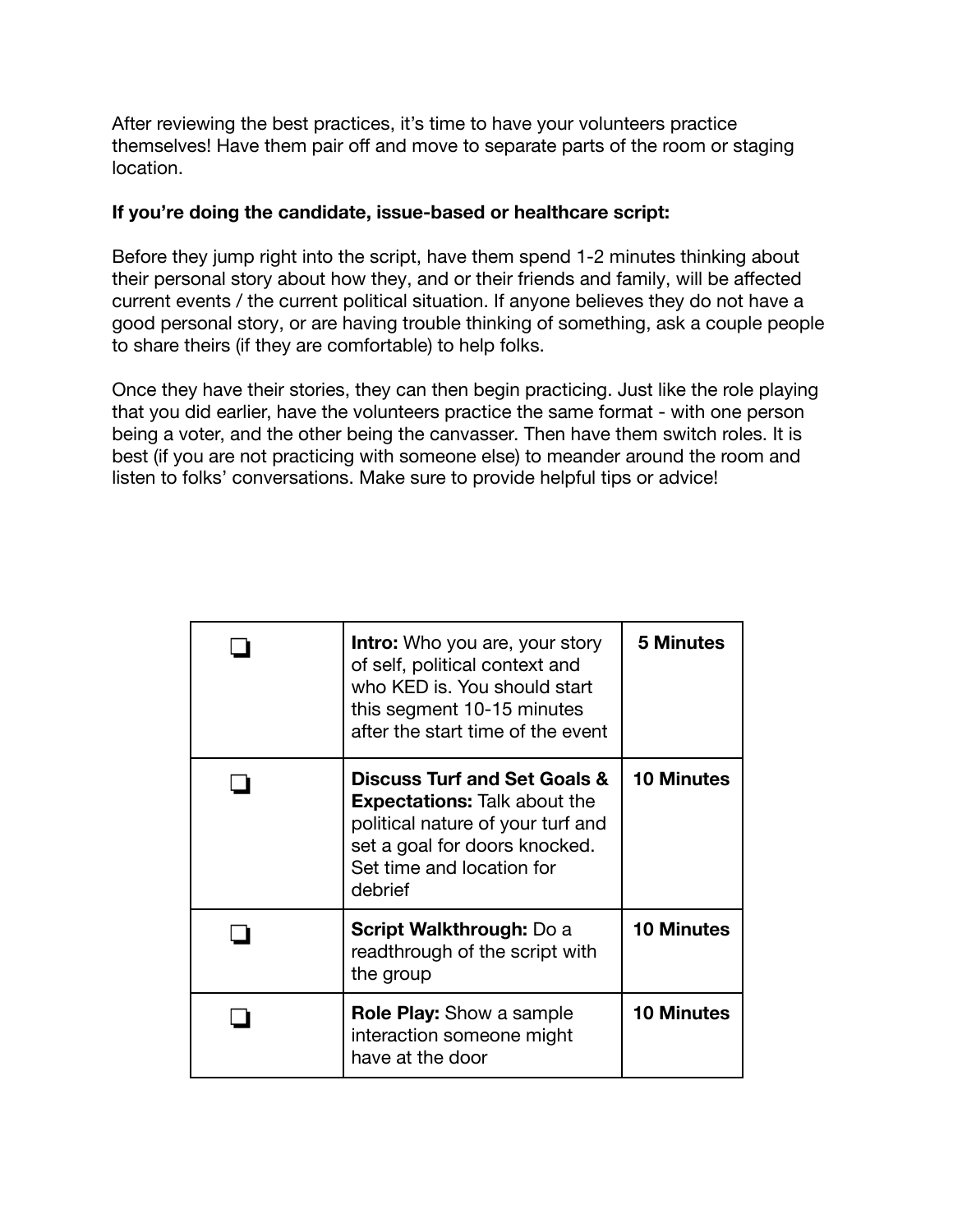| <b>Practice:</b> Have volunteers pair<br>off and practice script on their<br>own | <b>15 Minutes</b> |
|----------------------------------------------------------------------------------|-------------------|
| Final Q&A: Time for any final<br>questions or clarifications                     | <b>5 Minutes</b>  |

### **When everyone feels sufficiently practiced and ready to go out into the field, it's time to start canvassing!**

### <span id="page-14-0"></span>**Step 9: Canvassing: Best Practices**

# **DO's**

- **Know the script:** The more comfortable you are with the script, the more comfortable you'll be at the door! Know the proper language and the flow of the script to minimize having to look back at it. It will feel more genuine and you'll build rapport quickly.
- **● Collect complete contact information:** That means full name, phone number, email address and address. If you are unsure of the address of the house, ask the person at the door or a friendly neighbor.

### **DONT's**

- **Avoid Pitfalls:** Do not ask if the voter "has a minute to talk" or provide any means for them to refuse you. Folks will generally say no to talking to you if you offer them an out
- **● No Assumptions:** Never make assumptions about the voters particularly about their age, race, gender, or how they voted. If we learned anything from this election, it's to not make assumptions!
- **● Don't let refusals bog you down:** There will be plenty of times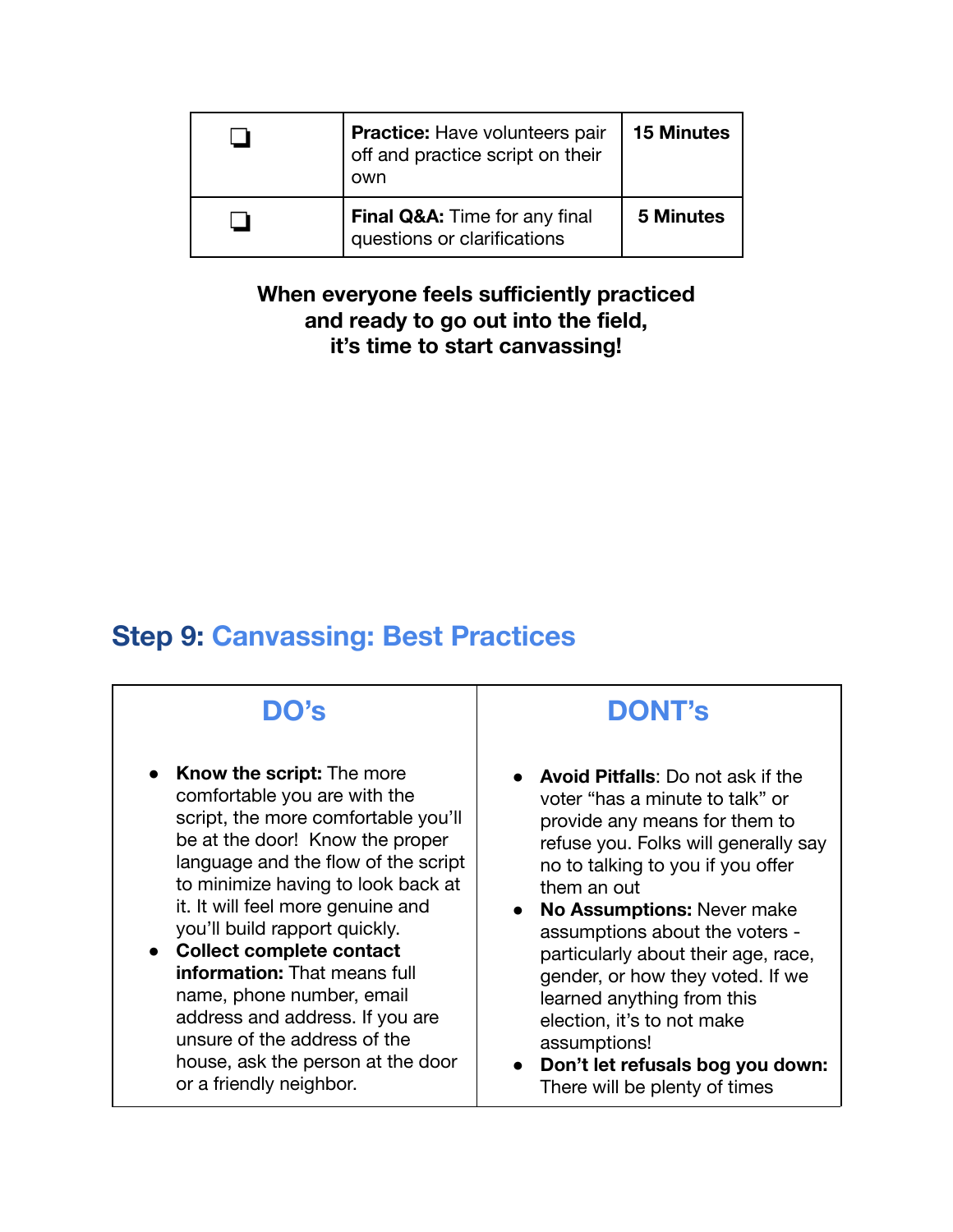- **● Always be friendly and smile:** You want to have a positive first impression or the voter will be less willing to talk to you. Be friendly when introducing yourself and have a big smile! Rapport is key.
- **Keep eye contact: Having** memorized the script will help this, but even when you are sharing experiences, keeping eye contact lets the voter know you are listening and understanding what they are saying.
- **● Collect good data:** Make sure to record your data legibly - and do your best to ensure it is correct. The more you can use the voter's exact words the better.

someone does not want to talk to you at the door. Keep on knocking until you find someone to engage with! It's not uncommon to only have 5-6 full conversations with voters in a 3 hour span. Keep trudging!

- **● Never debate or argue:** Our job is not to argue facts or opinions, it is to get the voters to open up about their experiences. Debates will not change their mind, regardless of how incorrect we think they might be. In fact, Studies indicate it will only strengthens their beliefs.
- For more in depth training on the canvass itself, check out our **[Knock Every](https://docs.google.com/document/d/16CbbF1ukxbJiJZNHArS8XnZ-3yIsnHRXUxoK1yoBvAs/edit#) [Door Video Library](https://docs.google.com/document/d/16CbbF1ukxbJiJZNHArS8XnZ-3yIsnHRXUxoK1yoBvAs/edit#)**

# <span id="page-15-0"></span>**Step 10: Debrief**

Once you and all of your volunteers are back to your staging location - or the post-canvass meeting location, you will want to have a discussion about everyone's experiences to reflect on how it went. **To guide this discussion, we suggest a "Plus, Minus, and Delta" system of eliciting feedback:**

- **1. Plus (+)**
	- a. This is where folks reflect on what went well canvassing. Have everyone go around a share a positive experience they had.

#### **2. Minus (-)**

a. This is where folks share some of the more difficult experiences they had at the door. It may have been someone who rudely refused to listen to them, or someone who said inflammatory things. It is very important to not let people dwell on these experiences but to use it as a time to learn about how we can improve this project

### **3. Delta (∆)**

a. This section is for folks to talk about ideas they may have for how the script, or any other aspects of the project could be altered or changed entirely. We do not want this to be a continuation of